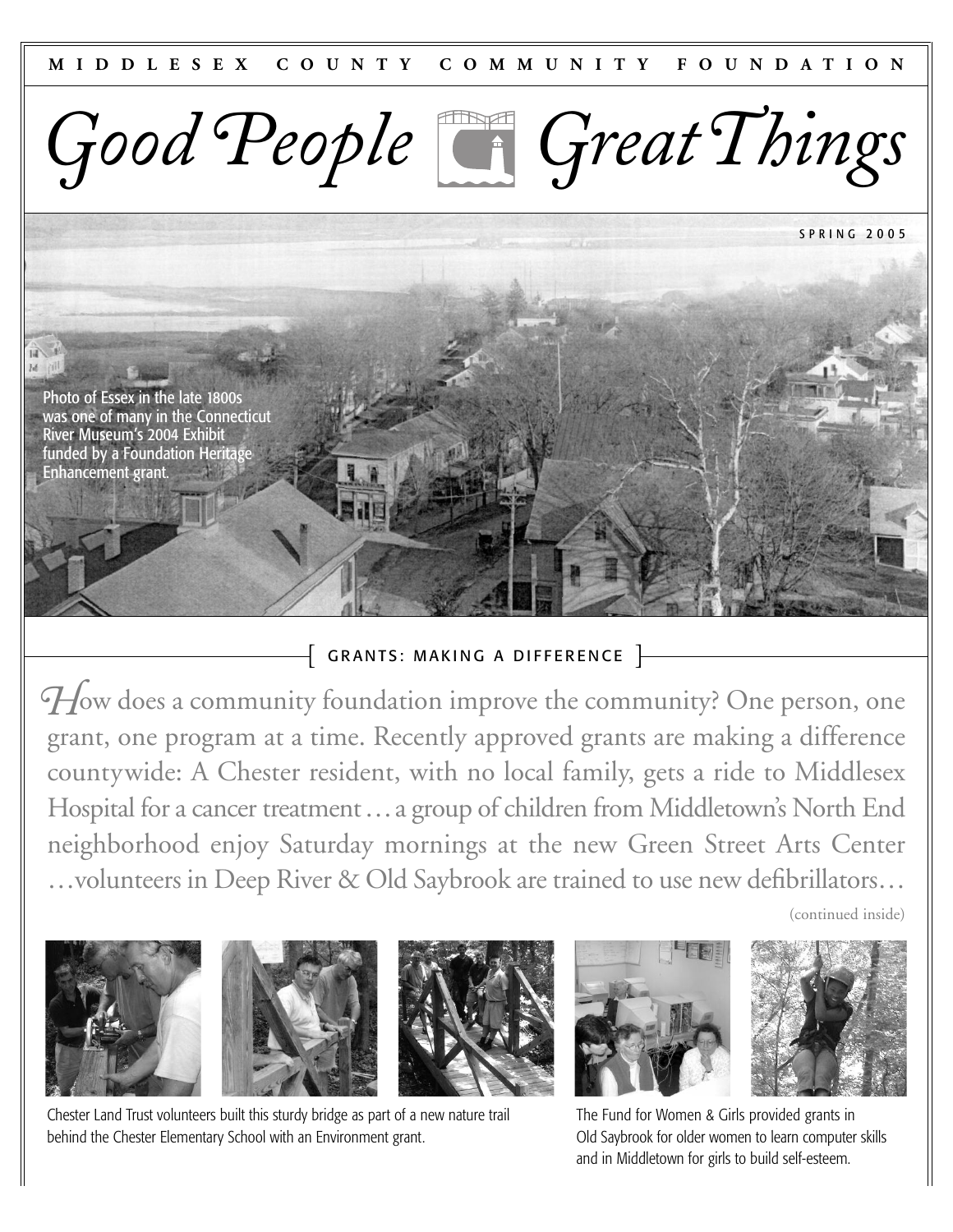*"Our vision of enhancing the quality of life in Middlesex County with effective grantmaking is becoming a reality."*

# $\left\{ \;$  GRANTS: MAKING A DIFFERENCE, CONTINUED FROM FRONT  $\;$   $\;$

…the original landscaping of the Wadsworth Mansion is assessed and plans for restoration are underway …Shoreline women with computer anxiety are taught new skills and gain confidence to get a better job or email their grandchildren…Volunteers appointed by the court to protect the interests of abused and neglected children are given training for their important role. Everyday someone's life is enriched, a program is enhanced…a positive difference is made thanks to Community Foundation grants.

Grants are the means by which community foundations meet their mission of improving their service area. Without a large endowment to provide for grantmaking, MCCF is challenged

to find sources for grantmaking. Fortunately, wonderful charitably-minded organizations and individuals have provided income specifically for grantmaking. These funding partners have made it possible for our Community Foundation to provide increasing amounts for competitive grantmaking each fall.

"Our vision of enhancing the quality of life in Middlesex County with effective grantmaking is becoming a reality. We are particularly grateful to the River View Cemetery—Essex, the Connecticut Humanities Council, the Ann T. D'Addario Foundation and Citizens Bank who share our vision, support our efforts and have provided funding for local grantmaking. We are also pleased that the investment performance of our growing endowment

has begun to provide significant income to support grants to nonprofit organizations countywide," said Patti Anne Vassia, President of the Community Foundation.

The 43 grants approved in December bring total grants to over \$500,000 since the Foundation's inception seven years ago. The 2004–2005 grants were given in support of eight focus areas: the arts, education, the environment, heritage enhancement, human services, safer communities, neighborhood enhancement, and women and girls. These focus areas were determined by the Foundation Board of Directors to meet donors' interests and the needs of the area. Since competitive grantmaking began in 1999, the amount has grown steadily to this year's \$95,000. The positive impact of grantmaking increases with the growth of the Foundation.



Sarah Slutzky Shapiro, 1900 Polish immigrant to Middletown, was just one of the interesting faces in the Middlesex County Historical Society's "Their Own Stories" exhibit. The exhibit is now on their website thanks to a MCCF grant.

### ZING WENT THE STRINGS

ing! Went the strings of their hearts, as forty-two third-graders tuned up their violins *Z*and cellos for a winter concert at Snow School in Middletown on January 12. These first- and second-year students, including many recipients of scholarships provided by the Middlesex County Community Foundation Elizabeth Swaim Arts Enrichment Fund, tackled a repertoire that ranged from "Twinkle, Twinkle, Little Star" to a chorus by George Friderich Handel. Violin instructor, Anna Falkenau, and cello instructor, Pinar Gosterisli, directed the students, with piano accompaniment by Ali Brandt.

Middletown Schools' Music Director Marco Gaylord acted as Master of Ceremonies. "This is a great thing for the city of Middletown. In a few years, we will have string players again at the high school level, all because of this program," he stated.

Ruth Montgomery, who has been volunteer program coordinator since the Program began, remarked, "This is like serious fun. The teachers bring so much enthusiasm. The children really respond to that." The program is still in its early phase, she emphasized, "We hope that any child who wants to be in the program can be included. We welcome contributions to the Fund, so that scholarships will continue to be available."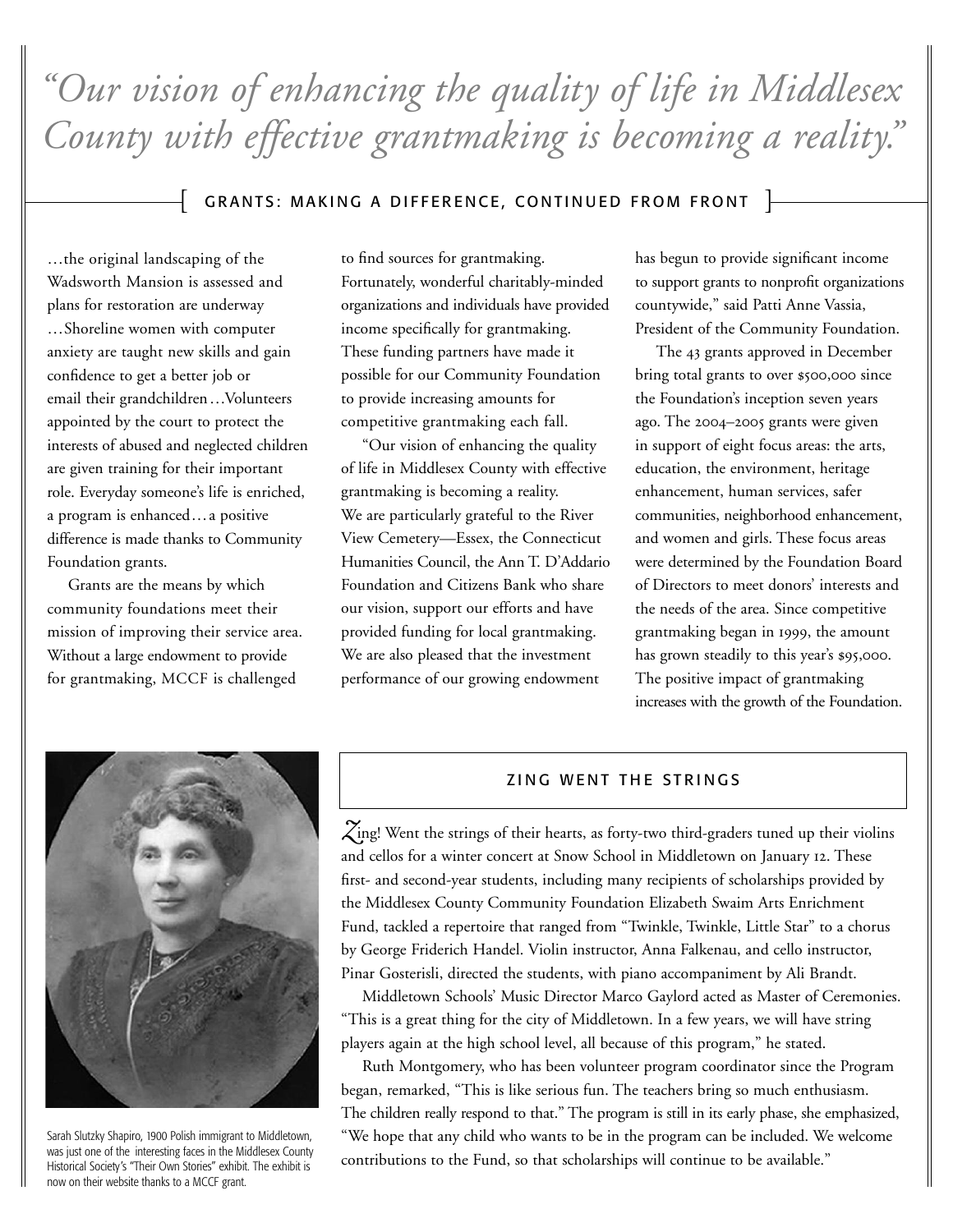## PARTNERSHIP PROVIDES RIDES AND SO MUCH MORE

*E*very morning 'John' gets picked up for work at his home in Clinton. The van he rides in is one of two new ones purchased by Gilead Community Services with the most recent \$50,000 CHEFA grant awarded in Middlesex County. Gilead provides housing, clinical support and recovery services to individuals with psychiatric disabilities. With service centers in Essex, Middletown and Chester, Gilead needed new vans for transporting clients to job sites and medical appointments. This grant not only helps to expand transportation services to an underserved low income population, it also frees up operating funds to support basic clinical and case management services for those in need.

The Connecticut Health and Educational Facilities Authority (CHEFA) grant program seeks to provide alternative sources of funds to nonprofits that offer essential health, educational, cultural, and childcare services to the broadest number of Connecticut residents in areas of the state identified as communities in need. Nominations from community foundations are required for all grant applications.

In 2003, CHEFA awarded its first Middlesex County grants…\$50,000 to the Community Health Center, for an Obesity Prevention and Treatment Initiative, and \$50,000 the Oddfellows Playhouse for its Neighborhood Troupes program for at-risk youth.

"These grants totaling \$150,000 represent a direct and positive community benefit of having established the Middlesex County Community Foundation—and we hope this is just the beginning. Our local organizations are eligible for these CHEFA funds because our Foundation is here serving the community," noted Bonnie Bennet, Director of Grants and Special Programs, who administers the CHEFA process.

### COMPANIES OFFER SUPPORT AND CHALLENGE TO OTHERS

*W*hat do Middletown-based Middlesex Mutual Assurance, Whelen Engineering in Chester and The Clark Group of Essex share in common besides their long successful history in Middlesex County? A vested interest in and generous support of our growing Community Foundation!

The three companies have provided exceptional support to establish our Community Foundation as one of Connecticut's newest. Now the three have collectively offered \$125,000 as a challenge grant to help the Foundation in its growing years. Their challenge provides \$1 for every \$2 given or pledged to help the Foundation 2004 through 2008. The 2004 challenge has been met and efforts are under way to meet this year's necessary \$44,000 to maximize the 2005 challenge match.

"We see the future community benefit of having a successful Community

Foundation," reported Tom Ford, Senior Vice President for Middlesex Mutual Assurance Company. "The Foundation and its donors will join our company in providing grants that improve our area for everyone." Sonny Whelen, Whelen's Executive Vice President, agrees, "The processes and knowledge of the Foundation staff and volunteers assure wise deployment of charitable donations for today and tomorrow. We are glad to help by supporting Foundation administration and encouraging others to join us." Herb Clark of The Clark Group and Foundation Board Chair adds, "We are grateful to have these respected companies join with our Board in supporting our vision of a vital Community Foundation to serve donors, nonprofit organizations and their many constituents. It takes a community to build a strong foundation. We welcome all to join in supporting our efforts."



Developing healthy minds and bodies helps build self-esteem in Rushford's Peer Leadership Program. The outdoor challenge course pictured was just one of their activities supported by the Community Foundation.

### DATES TO REMEMBER

#### **Swaim Spring String Concert**

May 25 7:00 PM at Middletown High School.

#### **Grant Seekers Workshop**

May 18th 8:00 AM–12:00 Noon (Co-sponsored with Liberty Bank Foundation) *Hosted by Middlesex Community College. Call for flyer and registration information.*

#### **Fall Competitive Grantmaking Schedule**

| September 1 RFP's Prepared          |
|-------------------------------------|
| September 28 Letters of Intent Due  |
| October 24 Grants Committee         |
| Seeks Proposals                     |
| November 14 Requested Proposals Due |
| December 5 Grants Committee         |
| Recommends Grants                   |
| December 21 Board Approves Grants   |
| December 27 Organizations Notified  |
|                                     |